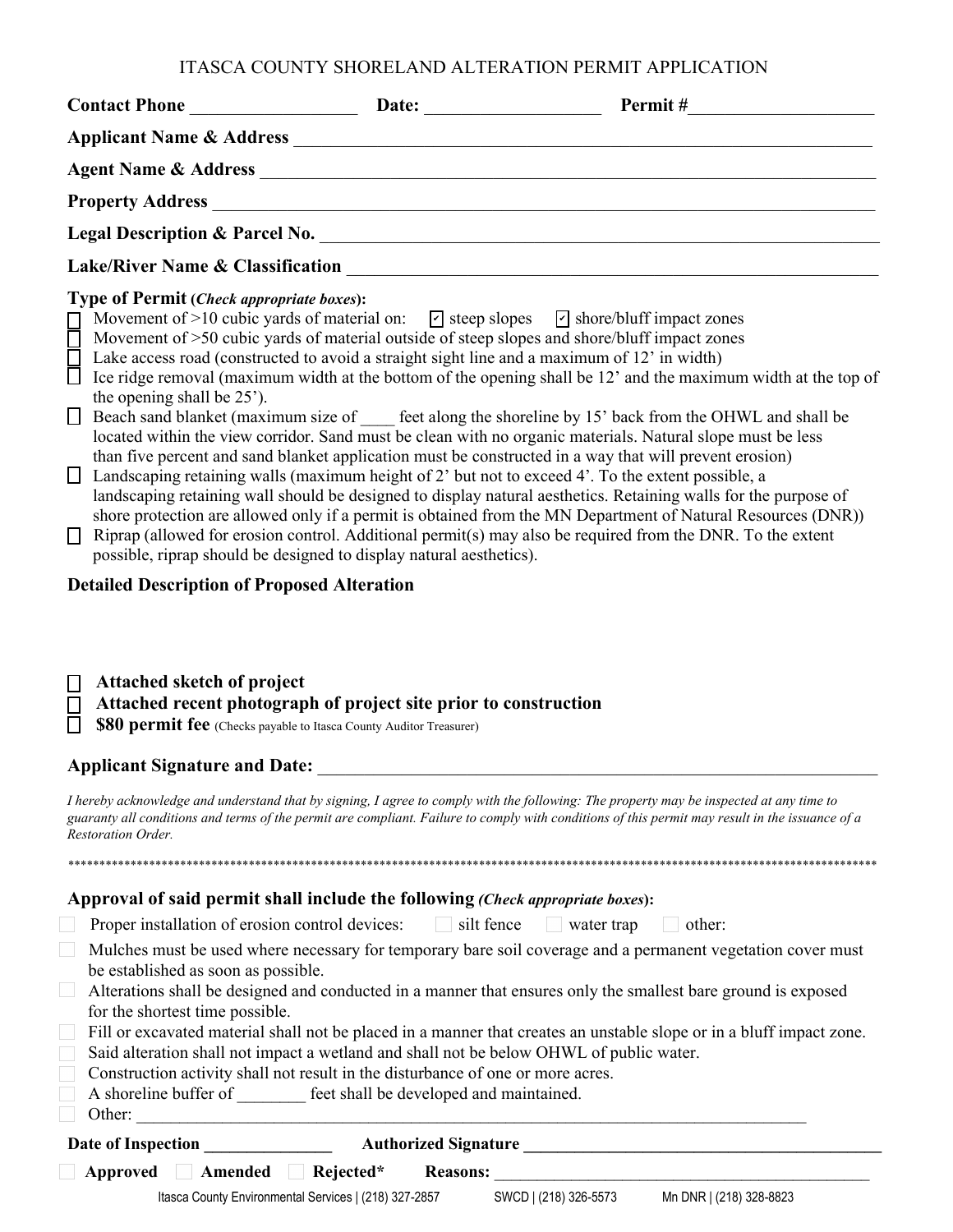# ITASCA COUNTY SHORELAND ALTERATION PERMIT APPLICATION

# **IMPORTANT INFORMATION – PLEASE READ CAREFLULLY**

## **Appeal: An appeal of this permit may be filed with the Board of Adjustment on the appropriate form.**

**MISSION STATEMENT:** *The purpose of regulating and minimizing alterations of the Shoreland, vegetation and topography is to prevent erosion into public waters, to preserve Shoreland aesthetics, to fix nutrients, prevent bank slumping, to protect fish and wildlife habitat, including historical and archaeological sites. Also see attached information on "Best Management Practices."*

#### **Removal or alteration of vegetation shall be subject to the following standards:**

1**.** A shoreline buffer shall exist in the shore impact zone, consisting of trees, shrubs, and low ground cover of native plants and understory consistent with natural cover of shorelines in the area. Buffer depth from the OHWL shall be as follows:

| <b>Buffer Depth by Public Waters Classification</b> | Feet |
|-----------------------------------------------------|------|
| General Development                                 | 10   |
| Recreational Development                            | 15   |
| Natural Environment, Phosphorus Sensitive           | 50   |
| Agricultural, Urban and Tributary River Segments    | 50   |
| Forested, Transition and Remote River Segments      | 50   |

- 2. Intensive vegetation clearing within the shore and bluff impact zones and on steep slopes is not allowed. Intensive vegetation clearing for forestland conversion to another use outside of the shore and bluff impact zones is allowable as Conditional Use if an erosion control and sedimentation plan is developed and approved by the Itasca County SWCD; and
- 3. Vegetation clearing and removal of native ground cover, plants, and leaf matter within the shore and bluff impact zones and on steep slopes shall not be allowed, except the following:
	- a. Limited clearing of trees and brush and cutting, pruning, and trimming of trees is allowed to provide a view to the water from the principal dwelling site and to accommodate the placement of stairways, landings, picnic areas, access paths, beach and watercraft access areas, and permitted water-oriented accessory structures or facilities shall be allowed. An access path shall not exceed a cleared width of 12 feet. Only one shoreline recreation use area shall be allowed on each residential parcel and it shall not exceed 15 feet in depth by the width as follows;

| <b>Public Water Classification</b>           | <b>Maximum Width in Feet Parallel to Shore</b> |
|----------------------------------------------|------------------------------------------------|
| General Development/Recreational Development | 30                                             |
| Natural Environment/Phosphorus Sensitive     | 20                                             |
| Agricultural, Urban, and Tributary           | 30                                             |
| Forested and Transition                      | 20                                             |
| Remote                                       | 10                                             |

- b. Vegetation within the shore impact zone shall be maintained to screen structures with trees and shrubs so that the structures are at most 50 percent visible from public waters during summer, leaf-on conditions. The maximum view corridor shall be less than 50 feet or one-third of the parcel width, whichever is less;
- c. Along rivers, existing shading of water surfaces is preserved; and
- d. The above provisions are not applicable to the removal of trees, limbs, or branches that pose safety hazards.

### *Note: Complete information can be found in the Itasca County Zoning Ordinance, Article 5.*